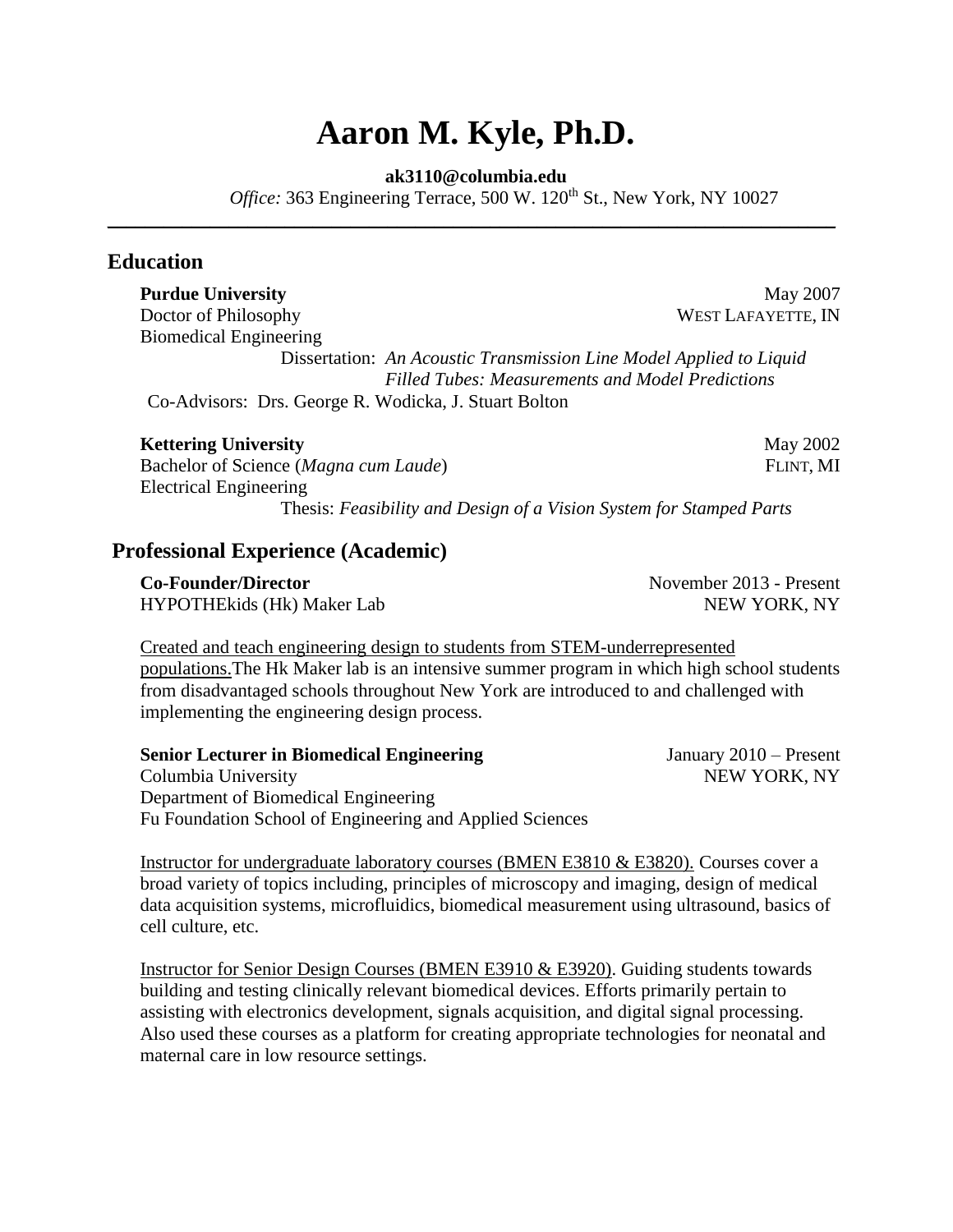Created and instructor for novel course, Bioinstrumentation (BMEE E4740). Students learn practical applications of electrical circuitry in the context of single biomedical device: a cardiac pacemaker.

Chair of ABET Committee. Accumulating pertinent materials, defining parameters and metrics of interest in preparation for upcoming self-study and ABET examination of Biomedical Engineering at Columbia University.

Undergraduate Committee. Spearheaded the revision of the undergraduate curriculum, which was implemented in the Fall '15.

Coordinator for TA assignments within the Department

| <b>BME Instructor, Summer Program for High School Students</b> | June $2010$ – Present |
|----------------------------------------------------------------|-----------------------|
| Columbia University                                            | New York, NY          |
| <b>School of Continuing Education</b>                          |                       |

Gave lectures and oversaw laboratory procedures for 40-50 high school students. Course focused on the effects of physical stimuli on cells.

# **Professional Experience (Industry)**

| <b>Advisory Board Member</b> | May $2016$ – Present |
|------------------------------|----------------------|
| Luso Labs                    | NEW YORK, NY         |

Providing technical expertise for Columbia-based startup company that is creating a low-cost automated method to detect cervical cancer in low resource countries.

| <b>Advisory Board Member</b> | October 2015 – Present |
|------------------------------|------------------------|
| Neopenda                     | NEW YORK, NY           |

Providing technical expertise for Columbia-based startup company that is creating a low-cost neonatal vital signs monitor for use in developing countries.

**Advisory Board Member** January 2012 – Present Jibon Health NEW YORK, NY

Providing technical guidance in the design and manufacture of a low-cost device to mitigate postpartum hemorrhage in low resource settings.

| <b>Engineering Consultant</b> | January $2010 -$ January 2013 |
|-------------------------------|-------------------------------|
| Gallilead Inc.                | <b>INDIANAPOLIS, IN</b>       |

Principal Engineer designing, testing, and optimizing liquid metal-based leads meant to mitigate failure due to fracture in implantable cardiac pacemakers and cardioverter defibrillators.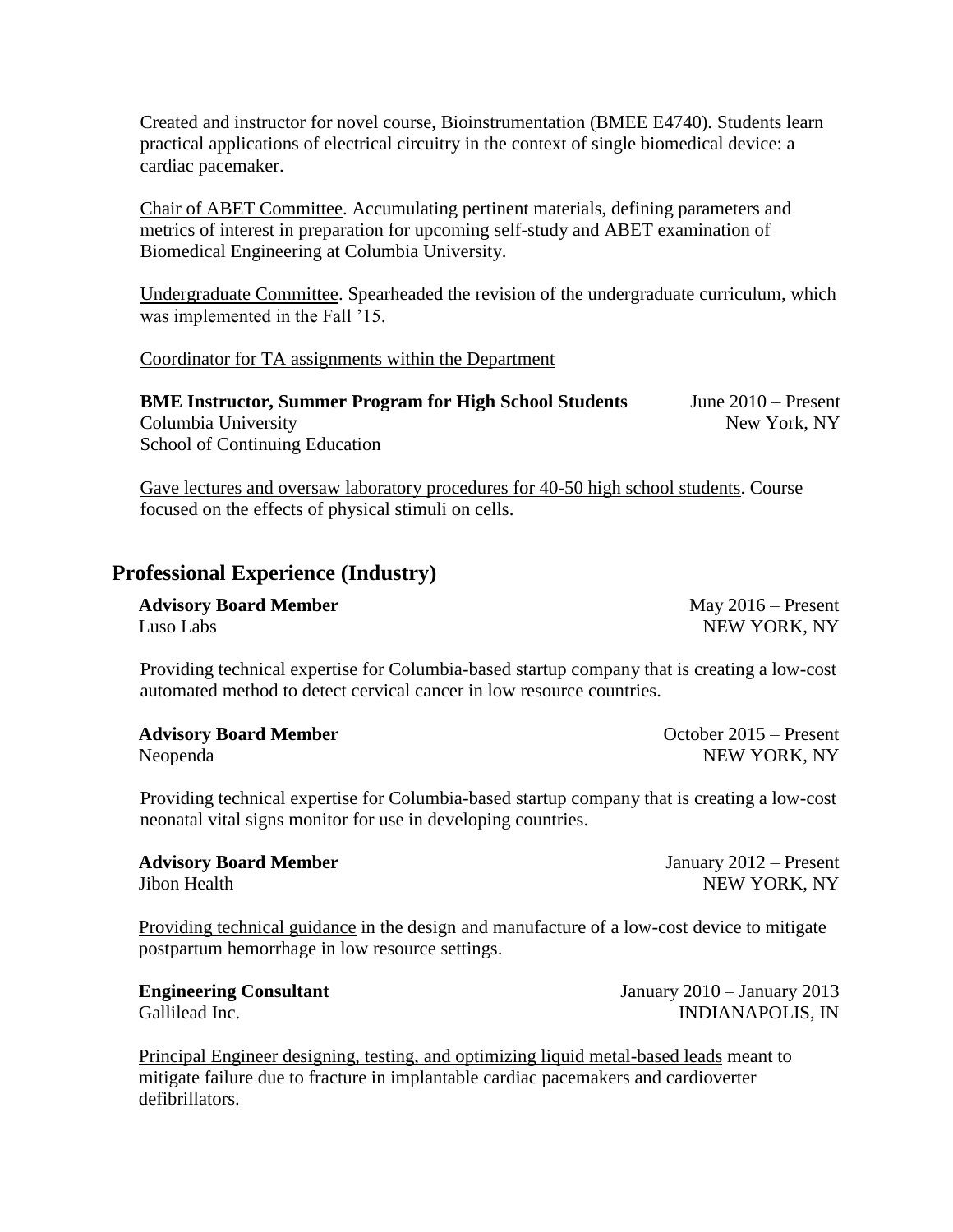# **Peer-Reviewed Publications**

J. Kang, K.S. Tyan, K. Jin, **A.M. Kyle**, " Evaluation of the antimicrobial efficacy and skin safety of a novel color additive in combination with chlorine disinfectants," *American Journal of Infection* Control (in press).<https://doi.org/10.1016/j.ajic.2018.04.223>

J. Kang, K.S. Tyan, K. Jin, **A.M. Kyle**, "Novel color additive for chlorine disinfectants corrects deficiencies in spray surface coverage and wet-contact time, and checks for correct chlorine concentration," *American Journal of Infection Control* (in press). <https://doi.org/10.1016/j.ajic.2018.03.008>

J. Kang, K.S. Tyan, K. Jin, **A.M. Kyle**, "Field-testing of a novel color indicator added to chlorine solutions used for decontamination of surfaces in Ebola Treatment Units," *Journal of Hospital Infection* (in press). [http://www.sciencedirect.com/science/article/pii/S019567011730628X?via%3Dihub.](http://www.sciencedirect.com/science/article/pii/S019567011730628X?via%3Dihub)

**A.M. Kyle**, M. Carapezza, C. Kovich. "Hk Maker Lab: A summer engineering program for high school students," *Journal of STEM Outreach*, [S.l.], v. 1, n. 1, Jan. 2018. Available at: <http://ejournals.library.vanderbilt.edu/ojs/index.php/JRLSO/article/view/4418>.

**A.M. Kyle**, D.C Jangraw, M.B. Bouchard, M.E. Downs, "BMEE E4740: A Project-Based Course in Bioinstrumentation," *IEEE Transactions on Engineering Education,* 59(4), pp. 52-48 (2016).

S. Han, P.I. Rogers, J. Kihlken, J. Wafel, C. Bull, M. Deuter-Reinhard, D. Feng, J. Xie. **A. Kyle**, S. Merfeld-Clauss, B.H. Johnstone, D.O. Traktuev, P.S. Chen, J.R. Lindner, K.L. March, "Intravenous xenogeneic transplantation of human adipose-derived stem cells improves left ventricular function and microvascular integrity in swine myocardial infarction model", *Catherization and Cardiovascular Interventions*, 86(2), pp. E38 – E48 (2014).

### **Patents and Intellectual Property**

International Patent Application No. PCT/US2010/060078, Unpublished (filing date December 13, 2010) (Keith L. March, applicant; William J. Combs, applicant; Aaron M. Kyle, applicant; Nichole M. Leahy-Glass, applicant).

#### **Conferences Abstracts and Papers**

**A.M. Kyle**, C. Kovich, M.A. Carapezza, "Hk Maker Lab: Creating Engineering Design Courses for High School Students," *ASEE Annual Conference and Exposition*, Salt Lake City, UT, June 2018.

**A.M. Kyle**, R.L. Sattler, H.T. Zhao, C. Kovich, "HYPOTHEkids Maker Lab: A Summer Program in Engineering Design for High School Students" *ASEE Annual Conference and Exposition*, New Orleans, LA, June 2016.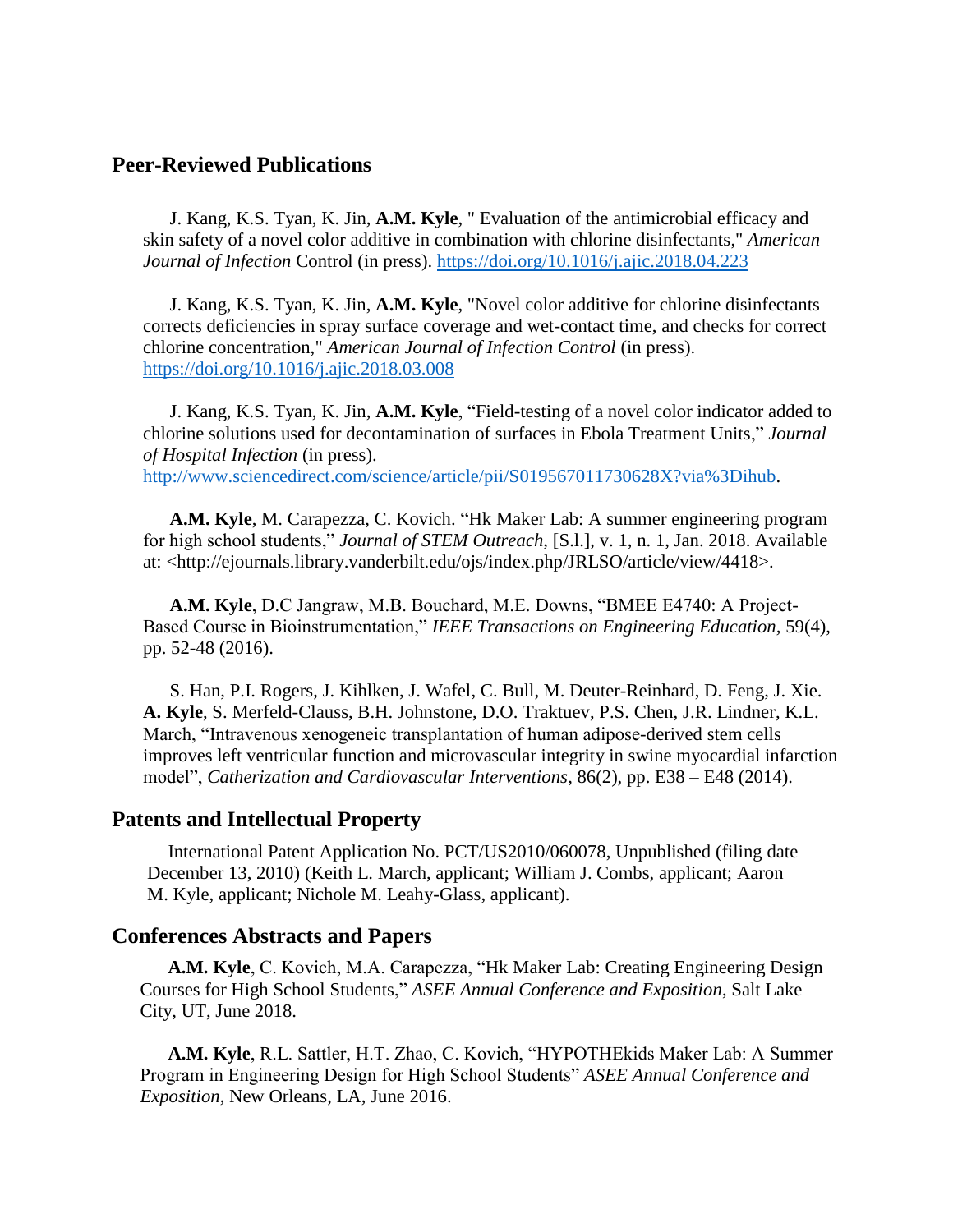M.B. Bouchard, M.E. Downs, D. C. Jangraw, **A. M. Kyle**, "A Hands-On Course Teaching Bioinstrumentation through the Design and Construction of a Benchtop Cardiac Pacemaker," *Proceedings of the 35th Annual International Conference of the IEEE Engineering in Medicine and Biology Society,* Osaka, Japan, July 2013.

**A. Kyle**, M. B. Bouchard, M. E. Downs, D. C. Jangraw, "Biomedical Instrumentation from Start to Finish: A Project-Based Undergraduate Course," in *2012 BMES Annual Fall Meeting,* Atlanta, GA, 2012.

G.K. Zhang, H.S. Ahmed, P. Desai, J. Yang, M. Michael, **A.M. Kyle**, E.M.C. Hillman, M. Nakakeeto-Kijjambu, R. Sahni, R. Polin, "Vital Signs Monitor for Low-Resource Hospitals," 2012 Pediatric Academic Societies Annual Meeting, Boston, MA, May 2012.

**A.M. Kyle**, P.I. Rogers, S. Han, P.-S. Chen, K.L. March, "LifeShirt Acquisition System to Monitor ECG from Ambulatory Swine and the Implementation of an Arrhythmia Detection Algorithm," *Proceedings of the 31st Annual International Conference of the IEEE Engineering in Medicine and Biology Society, Minneapolis, MN*, Minneapolis, MN, September 2009.

### **Invited Lectures**

A. Kyle "Hk Maker Lab: Engineering Design for Secondary School Students and Teachers," 2018 Biomedical Engineering Society Annual Meeting - Engineering Solutions to Address Healthcare Disparities, Oct. 19, 2019

A. Kyle "Hk Maker Lab: Engineering Design for High School Students," NSBE Healthcare Innovation Special Interest Group Quarterly Town Hall Webinar, July 17, 2018

A. Kyle "BME Senior Design as a Platform for Creating Appropriate Technologies," 2017 Biomedical Engineering Society Annual Meeting - Engineering Solutions to Address Healthcare Disparities, Oct. 12, 2017

A. Kyle "BME Senior Design as a Platform for Creating Appropriate Technologies," 2017 Biomedical Engineering Society Annual Meeting - Engineering Solutions to Address Healthcare Disparities, July 3, 2017

A. Kyle "Biomedical Engineering Education: Hands-on Learning & Design at Columbia University," 2017 Columbia University – Pontificia Universidad Católica de Chile BME Symposium, Santiago, Chile, Mar. 20, 2017.

A. Kyle "Biomedical Engineering Education: Hands-on Learning & Design at Columbia University," 2015 Beihang University-Columbia University Bilateral BME Symposium, Beijing, China, Nov. 17, 2015.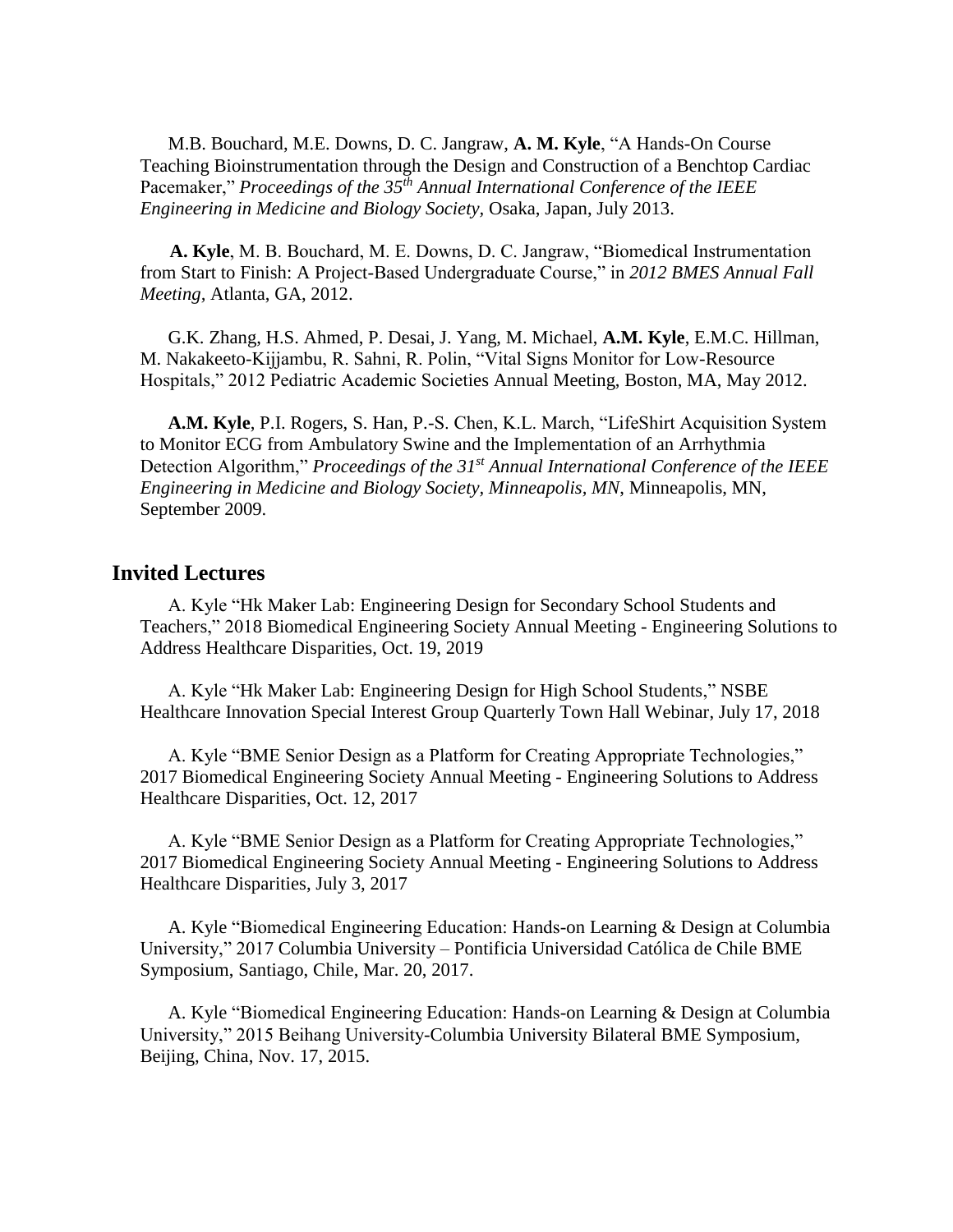A. Kyle, "Senior Design as a Platform for the Development of Appropriate Healthcare Technologies," 2012 University of Utah School of Medicine Extreme Affordability Conference, Salt Lake City, UT, March 23, 2012.

A. Kyle, "Development of Neonatal Care Devices for Mulago Hospital at Columbia University," Department of Pediatric Meeting, Kampala Uganda, July 28, 2011.

### **Funding (Active)**

Project Title: *Enhancing Secondary School STEM Education for Students and Teachers through Biomedical Engineering Design*

PI Status: PI Amount Awarded: \$1,229,998 Portion of Award: 100%

### **Venturewell March '15 - Present**

Project Title: *Innovation of Impactful Neonatal Care Devices for Use in Low Resource Settings through Biomedical Engineering Senior Design (Sustainable Vision Grant)* PI Status: PI Amount Awarded: \$33,100 Portion of Award: 100%

# **Awards and Honors**

|                  | " Joanna Nichols Visiting Scholar, Taipei American School                                                            | January 2019     |
|------------------|----------------------------------------------------------------------------------------------------------------------|------------------|
| $\blacksquare$   | Keynote Speaker, 2018 Academically Interested Minds Banquet                                                          | <b>July 2018</b> |
| $\blacksquare$   | <b>Columbia University Presidential Award for Outstanding Teaching</b>                                               | May 2017         |
| $\blacksquare$   | <b>Janette and Armen Avanessians Diversity Award</b>                                                                 | May 2016         |
| $\blacksquare$ . | The Kim Award for Faculty Involvement                                                                                | May 2012         |
| $\blacksquare$   | <b>Keynote Speaker, National Society of Black Engineers</b><br><b>Columbia University A Walk for Education Event</b> | October 23, 2011 |

# **Professional Organizations and Service**

| • Steering Committee, 2017 BMES Coulter Workshop                                   | August 2016 – Present |
|------------------------------------------------------------------------------------|-----------------------|
| • Ad Hoc Reviewer, GEM Consortium Fellowship                                       | November 2016         |
| • Ad Hoc Reviewer, NIH Science Education Partnership Award<br><b>Study Section</b> | Sept. 2016, Feb. 2018 |
|                                                                                    |                       |

**Advisor, Tau Beta Pi, New York-***a* December 2011 – December 2016

### **NIH (R25) June '16 - Present**